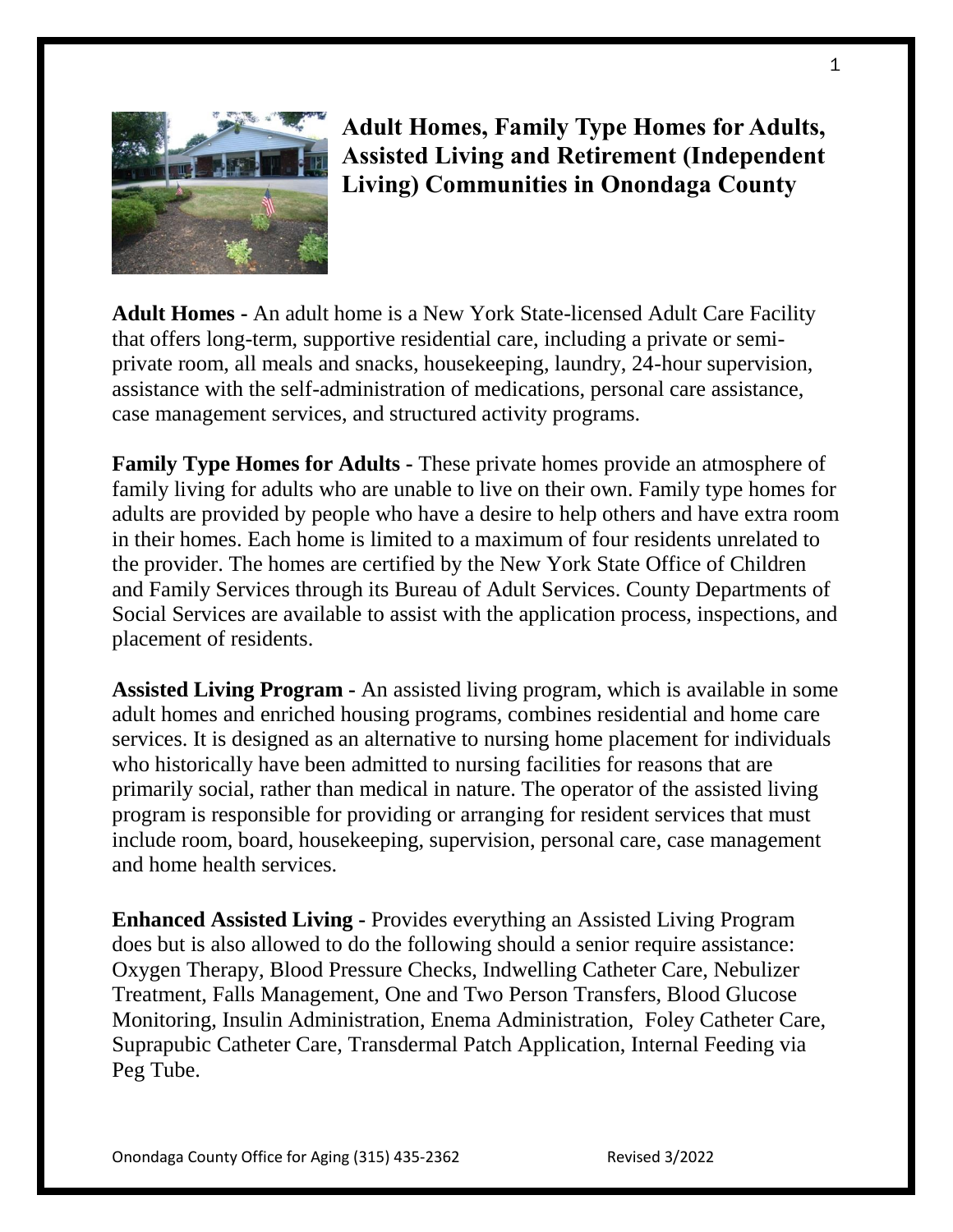**Memory Care -** Memory Care communities, which include Alzheimer's care and Dementia care facilities, consist of specially designed living spaces and supporting environments for those who are living with cognitive challenges brought on by Alzheimer's care and dementia. These may include carefully considered flooring to reduce problematic patterns for those with Alzheimer's or dementia and wall colors that help them to find the way. The dementia care environment helps cue its residents in their daily lives. Areas of the community are set up for safe engagement in activities such as gardening, kitchen work, and other life skills that provide purposeful and meaningful successful moments.

**Enriched Housing Program -** An enriched housing program is established and operated for the purpose of providing long-term residential care to five or more adults, primarily persons sixty-five years of age or older, in community-integrated settings resembling independent housing units. The program provides or arranges for the provision of room, board, housekeeping, personal care and supervision. Enriched housing programs may be operated by a natural person, a partnership, a not-for-profit corporation, a public corporation, a non-publicly traded business corporation or a limited liability company.

## **The Athenaeum of Skaneateles – Assisted Living**

150 Genesee Street Skaneateles, NY 13152 (315) 685-1400 **Accommodations:** 16 Beds. Private Baths. Accommodations for couples. **Sources of Payment:** Private pay and long term care insurance.

## **Beckwith Family Type Adult Home – Family Type Adult Home**

4996 Wingate Road Liverpool, NY 13088 (315) 378-5907 **Accommodations:** 2 Beds. Shared room or will accommodate a married couple. **Sources of Payment:** Private pay.

## **Brookdale Bellevue – Assisted Living and Memory Care**

4330 Onondaga Blvd. Syracuse, NY 13219 (315) 468-5108 **Accommodations:** 70 private rooms with private baths. No kitchen facilities;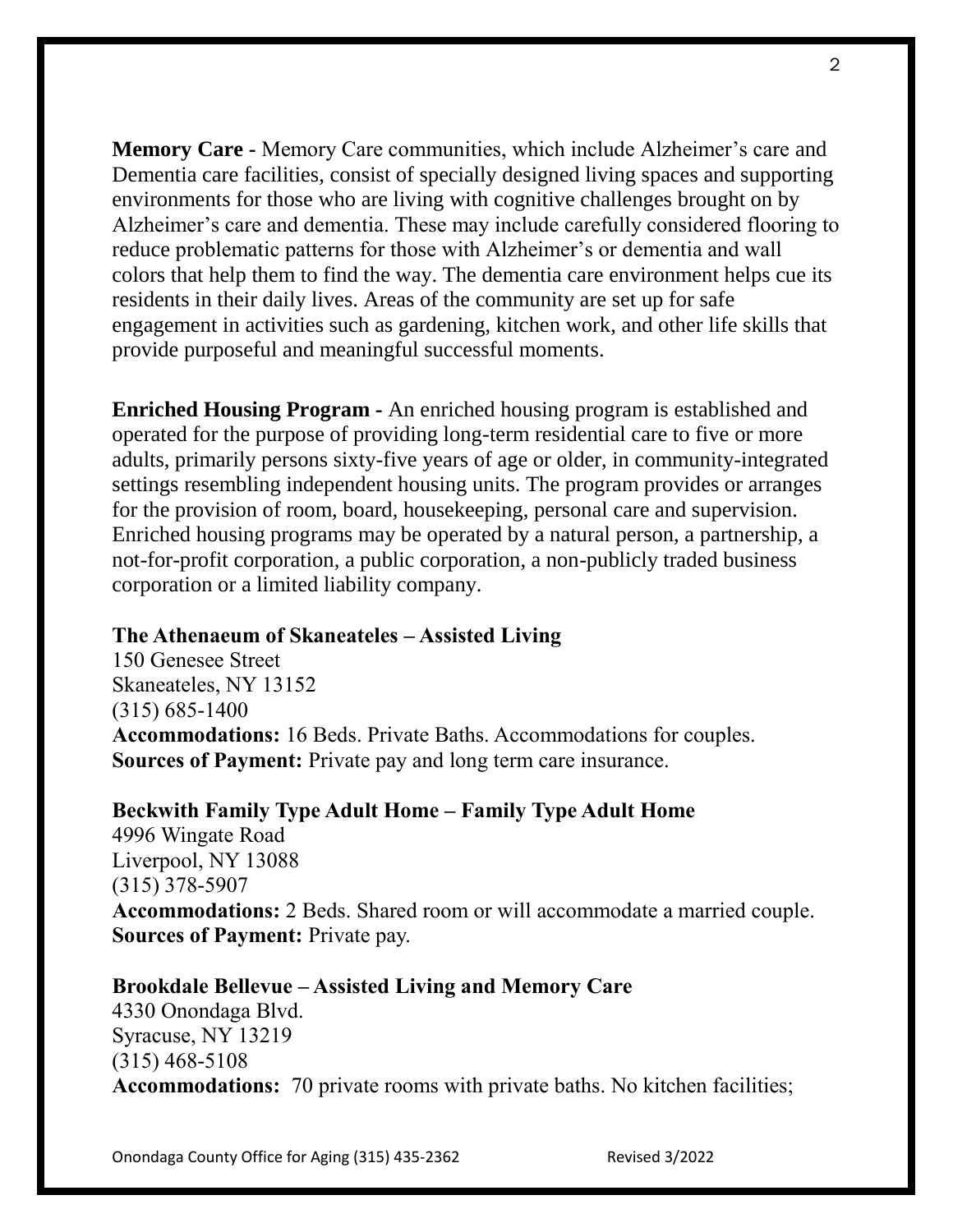there are suites for couples to live together. Pets allowed. There is a 20 room secure Special Care Unit for Memory/Alzheimer's residents. **Sources of Payment**: Private pay and long term care insurance. No Medicaid.

## **Brookdale Eastside – Assisted Living**

7164 East Genesee Street Fayetteville, NY 13066 (315) 637-5127

**Accommodations:** 84 total rooms all are private with private baths including 4 deluxe rooms with private baths and 6 two-room suites all private baths. Pets allowed. Two suites have kitchens and no stoves. Suites and deluxe rooms are available for couples.

**Sources of Payment:** Private pay or long term care insurance. No Medicaid.

#### **Brookdale Fayetteville – Memory Care**

5125 Highbridge Street Fayetteville, NY 13066 (315) 637-2000

**Accommodations:** 46 private and semi-private, 52 total residents. Pets allowed. For people with Alzheimer's and other memory impairments, private/semi-private accommodations, individualized assistance with personal care needs, housekeeping services, staffed 24 hours, laundry, mealtime assistance, ongoing monitoring and management of health care needs, nutritious meals and snacks, purposefully designed environment, education programs, specially designed programs by Lifetime Enrichment Coordinator. Completely secure with alarm system throughout residence.

**Sources of Payment**: Private pay or long term care insurance. No Medicaid.

#### **Brookdale Liverpool – Assisted Living**

4055 Longbranch Road Liverpool, NY (315) 451-3221 **Accommodations:** 79 apartments, all on one level; studio, deluxe, suites. Pets allowed. Full service dining room, exterior doors alarmed for resident safety. **Sources of Payment:** Private pay or long term care insurance. No Medicaid. **Brookdale Manlius – Enhanced Assisted Living** 100 Flume Road Manlius, NY 13104 (315) 682-9261 **Accommodations**: 77 apartments; five different styles: deluxe, two-bedroom,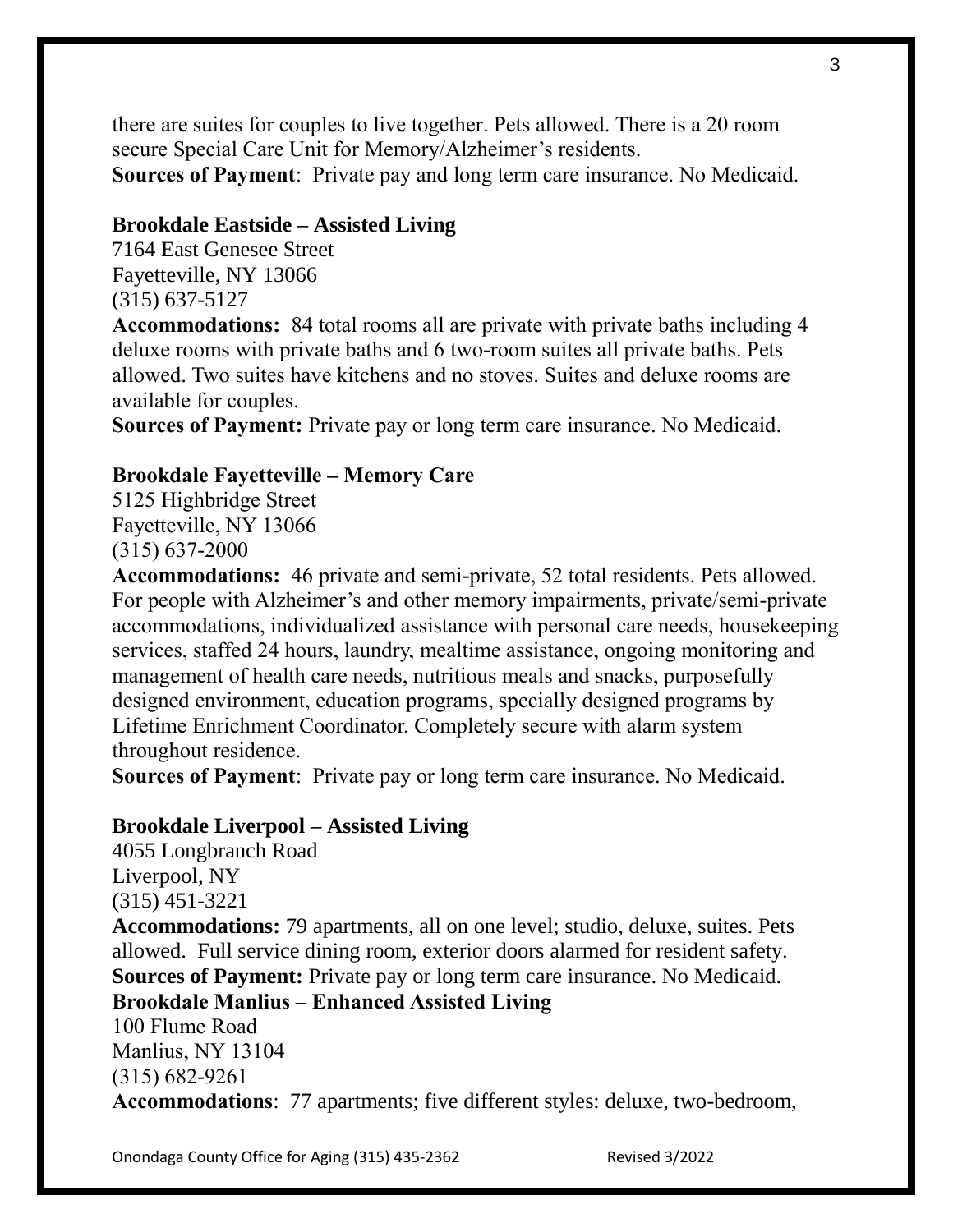one-bedroom, alcove or studio. Each apartment is private with a handicapaccessible bathroom and a kitchenette (including refrigerator and stove). Individual parking spaces are available for residents, pets allowed.

# **Sources of Payment**: Private pay or long term care insurance. No Medicaid

# **Brookdale Summerfield – Retirement Community**

100 Summerfield Village Lane Syracuse, NY 13215 (315) 492-4041

**Accommodations**: 68 one bedroom apartments; 16 two bedroom apartments. Apartments have a combined living and dining room with kitchenette; community dining as well with a beauty shop, transportation, housekeeping. Pets are allowed. Continuum of care offered, if needed, through third party agencies. **Sources of Payment**: Private pay or long term care insurance. No Medicaid.

# **Camillus Ridge Terrace – Assisted Living and Memory Care**

2453 West Genesee Street Camillus, NY 13031 (315) 672-3790

**Accommodations**: 56 total beds; private rooms with private baths with two semiprivates and a secure Memory Care Unit. Couples are accommodated. Rooms have a small refrigerator & sink, no stove, dining room where meals are served, beauty parlor, activities, and transportation. Pets are negotiable but not on the Memory Care Unit.

**Sources of Payment:** Private Pay or long term care insurance. No Medicaid.

# **The Hearth at Greenpoint – Enriched Assisted Living and Retirement Community**

150 Old Liverpool Road, Liverpool, NY 13088 (315) 849-9056

**Accommodations: 186 apartments; s**tudios, 1 and 2 bedroom units and private baths, restaurant-style dining, country store, Beauty Salon, activities, fitness and wellness rooms and transportation.

**Sources of Payment**: Private pay, Enriched Assisted Living eligible for long term care insurance. No Medicaid.

**The Hearth on James – Enriched Assisted Living and Retirement Community** 830 James Street

Syracuse, NY 13203

(315) 422-2173

**Accommodations:** 71 units - Studios, small 1 bedroom apartments and large 1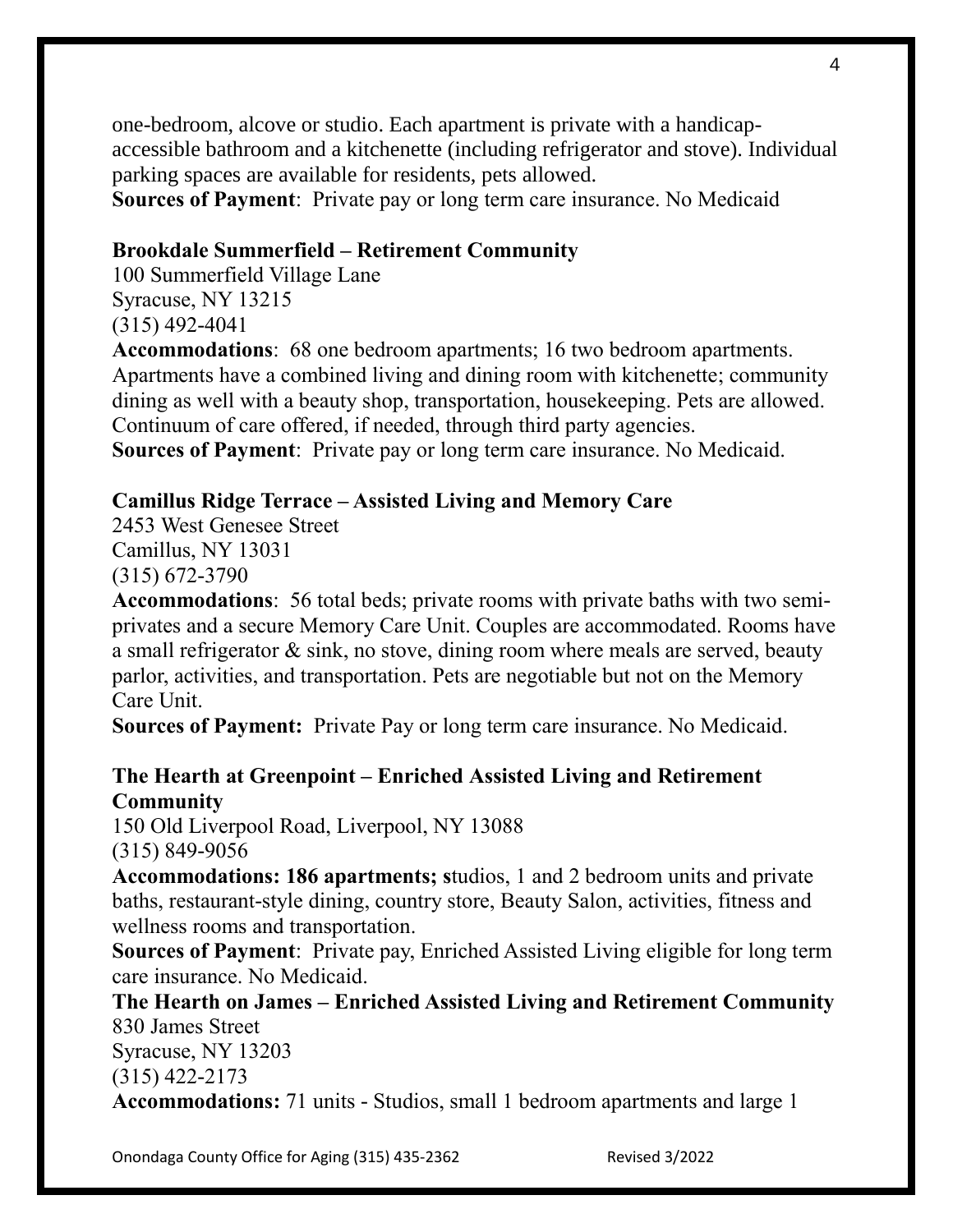bedroom apartments, restaurant-style dining, country store, Beauty Salon, activities and transportation.

**Sources of Payment:** Private Pay, Enriched Assisted Living eligible for Long term care insurance. No Medicaid.

## **Kalet Adult Home – Adult Home**

504 Delaware Street Syracuse, NY 13204 (315) 479-7514 **Accommodations**: 45 beds, private & semi-private; private and shared baths; provisions for couples to live together. **Sources of Payment**: Private pay, **Medicaid**

## **Keepsake Village at Greenpoint – Adult Home Memory Care**

138 Old Liverpool Road Liverpool, NY 13088 (315) 451-4567

**Accommodations**: 48 rooms; all have showers. Secure Memory Care facility, staffed 24-7, only for residents with Alzheimer's and other cognitive impairments. **Sources of payment:** Private Pay, eligible for Long Term Care Insurance. No Medicaid.

## **Loretto – The Bernardine - Enriched Housing & Assisted Living Programs** 417 Churchill Avenue

Syracuse, New York 13205 (315) 413-3564

**Accommodations**: 185 apartments with kitchens, alcove, 1 bed & 2 bedrooms. 108 assisted living apartments.

**Sources of Payment**: Private pay for subsidized apartments and Assisted Living Program – private pay and **Medicaid.**

**Loretto - Buckley Landing - Enriched & Assisted Living Programs** 7430 Buckley Road North Syracuse, NY 13212 (315) 413-3564 **Accommodations:** Studio apartments with kitchenette. Enriched and Assisted apartments; dining room where meals are served.

**Sources of Payment**: Private pay and Assisted Living Program – private pay and **Medicaid.**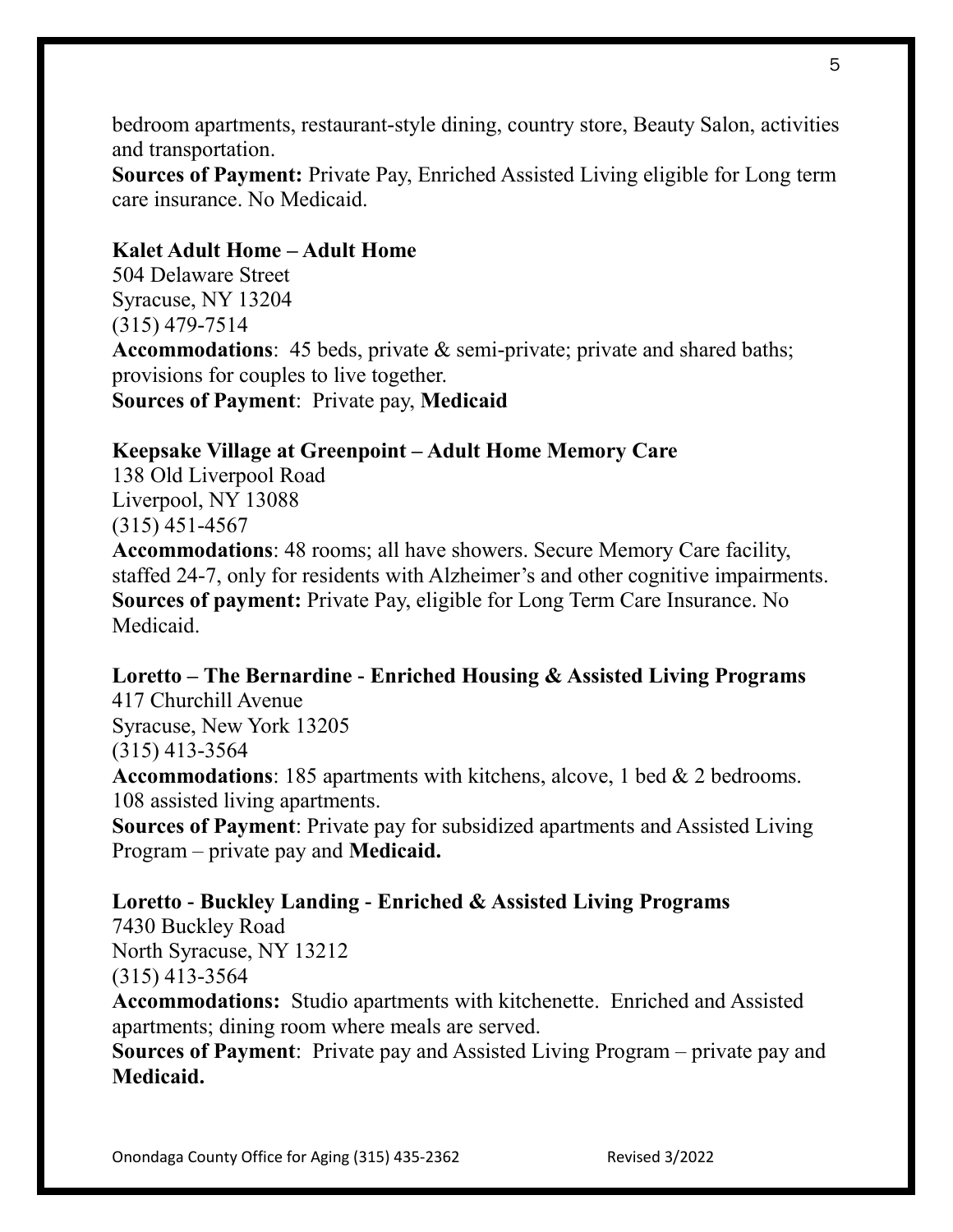## **Loretto – Community Residences**

50 Syracuse Street Baldwinsville, NY 13027 (315) 413-3592

**Accommodations:** Loretto - Community Residences is comprised of three homes, housing and supporting a total of 26 residents. Two of these homes are located in the City of Syracuse, and one in the Village of Baldwinsville. These homes serve older adults with **psychiatric disabilities**. Must be 45, or older, and on SSI or SSDI as related to a mental illness.

**Sources of Payment: Medicaid**

#### **Loretto – Forest View at Fayette – Independent Living**

1316 East Fayette Street Syracuse, NY 13210 (315) 477-5032

**Accommodations**: Provides independent living for seniors in an affordable, accessible and comfortable setting. Residents receive supportive services from PACE CNY, Loretto's Program of All-Inclusive Care for the Elderly in cooperation with St. Joseph's Hospital Health Center. PACE CNY provides supportive services designed to help frail seniors remain independent and living in the community for as long as possible.

**Sources of Payment:** PACE CNY

#### **Loretto - The Glens – Retirement Community**

1303 Nottingham Road Jamesville, NY 13078 (315) 445-9242

**Accommodations**: On The Nottingham campus. 1 and 2 bedroom apartments. Eat-in kitchens, laundry rooms, all utilities, including Wi-Fi are included. Dining options, fitness classes, heated swimming pool and Jacuzzi. **Sources of Payment**: Private pay.

**Loretto – The Heritage – Enriched/Assisted Living Programs/Memory Care** 750 East Brighton Ave Syracuse, New York 13205 (315) 413-3039 **Accommodations**: For early to mid-stage Alzheimer's; 79 apartments with private

showers and bath; 6 dining rooms. Secure facility with large recreational area. **Sources of Payment**: Private pay; Assisted Living Program – private pay and **Medicaid**.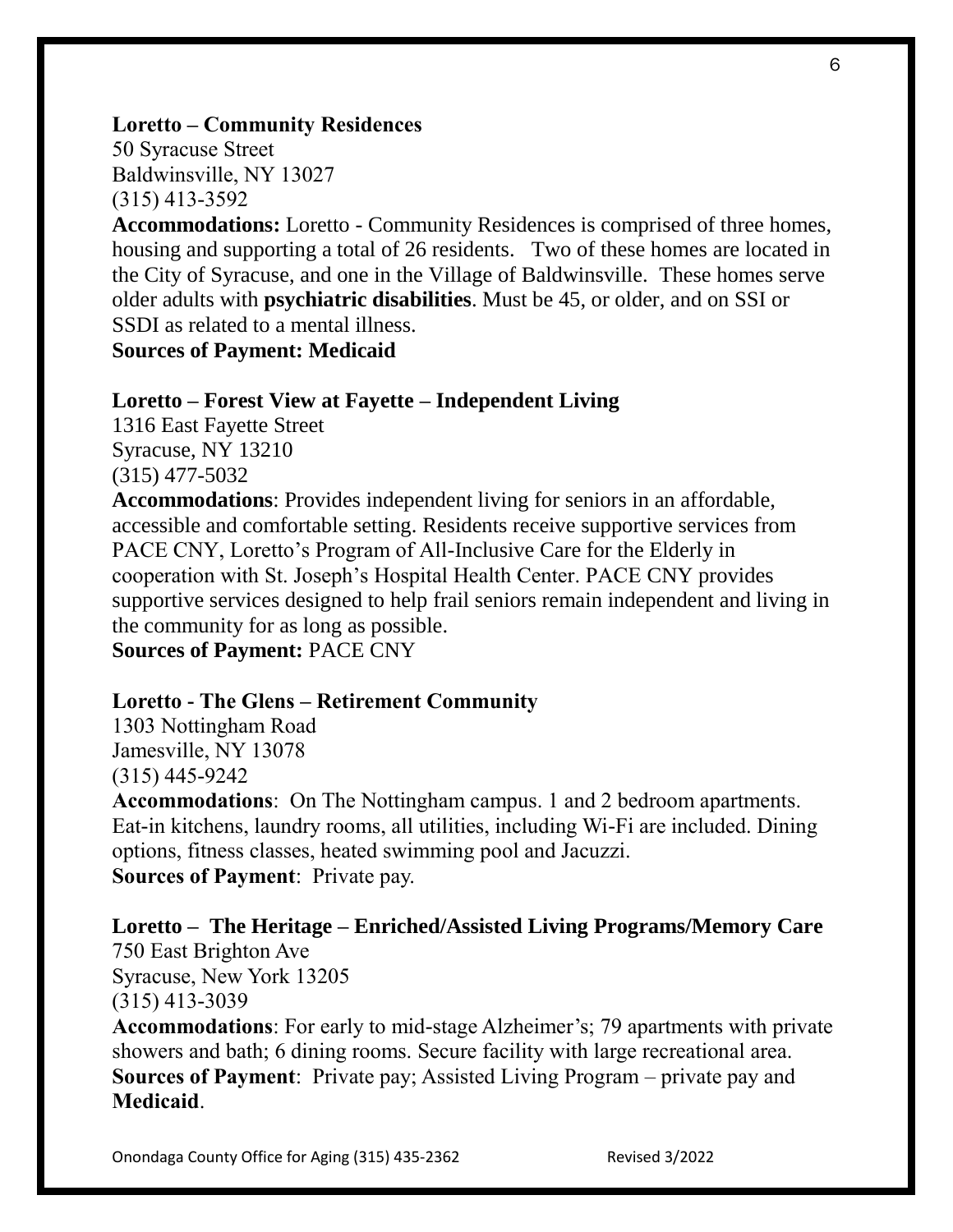### **Loretto – Highland House – PACE CNY**

213 Highland Street Syracuse, NY 13203 (315) 703-3656

**Accommodations:** Highland House is a lovely Victorian home where elders participate in PACE CNY (Loretto's Program of All-inclusive Care for the Elderly, in cooperation with St. Joseph's Hospital Health Center) and live together as a community. Just like other PACE CNY participants, Highland House residents receive personal care assistance in their home and enjoy visiting a PACE Day Center three days a week for social activities, lunch and medical appointments and care.

**Sources of Payment:** PACE CNY

## **Loretto - The Nottingham – Retirement Community, Enriched Living Program and Skilled Nursing**

1303 Nottingham Road Jamesville, NY 13078 (315) 445-9242

**Accommodations**: 186 apartments with kitchen and combined living/dining room; 8 cottages; 48 enriched living apartments; 40 bed skilled nursing. **Sources of Payment**: Private pay.

#### **Loretto - Sedgwick Heights** - Adult Home, Assisted Living Programs

1100 James Street Syracuse, NY 13203 (315) 475-4388; Fax: 479-8543

**Accommodations**: 145 beds; private rooms with private baths and semi-private rooms with shared baths.

**Sources of Payment**: Adult home is private pay; Assisted Living Program is **Medicaid.**

## **Manlius Adult Home – Adult Home & Assisted Living Program**

215 East Pleasant Street

Manlius, NY 13104

(315) 682-6725; Fax: 682-3320

**Accommodations**: 20 rooms: private and semi-private some with full bath or half bath.

**Sources of Payment**: Private pay and **Medicaid**

#### **Maple Downs – Retirement Community**

7220 East Genesee Street

Onondaga County Office for Aging (315) 435-2362 Revised 3/2022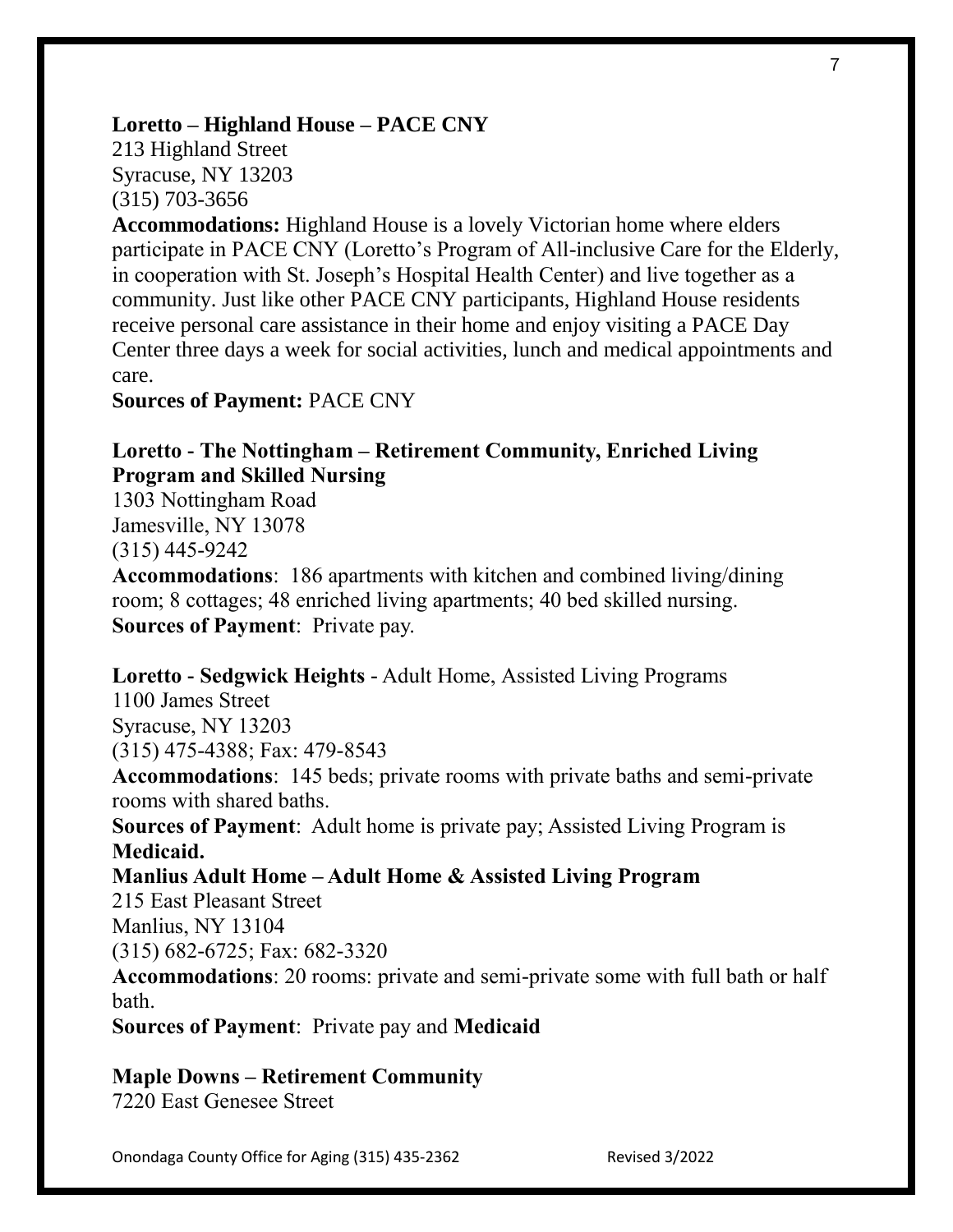### Fayetteville, NY 13066 (315) 637-0297

**Accommodations**: Studios, one and two bedroom apartments, kitchenette with appliances, living/dining room, restaurant style dining room where three chef prepared meals are served daily, exercise room, beauty salon/barber shop, game room, billiard room, large screen TV lounge, library, chapel, activities and transportation.

**Sources of Payment**: Private pay.

## **McHarrie Pointe – Assisted Living & Memory Care**

7740 Meigs Road Baldwinsville, New York 13027 Phone: (315) 638-2525 **Accommodations**: 26 private rooms in the Memory Care Unit. 19 assisted living private apartments – 1 and 2 bedrooms. Restaurant Style Dining. **Sources of Payment:** Long term care insurance and private pay.

## **McHarrie Towne - Retirement Community**

2464 Betsy Drive Baldwinsville, NY 13027 (315) 638-1172

**Accommodations**: 111 Single-level patio homes, 1-2 Bedrooms, 1,100-1,400 square feet, attached  $1 \& 2$  car garages with automatic door openers, large 1-2 bathrooms, walk-in closets, etc.

**Sources of Payment**: Private pay. There is an entrance fee, monthly maintenance fee and 5-15 year waiting list.

#### **Menorah Park - The Inn – Assisted Living**

4101 East Genesee Street Syracuse, New York 13214 (315) 446-9111

**Accommodations**: Assistive Living Facility with 18 one bedroom apartments for people with physical frailties; 25 studios for people with memory care needs, dining room and three kosher meals daily, café, beauty salon, offer Jewish, Catholic & Protestant religious services, activities, home care and transportation. **Sources of Payment**: Long term care insurance and private pay.

## **Menorah Park – The Oaks – Retirement Community**

18 Arbor Lane Dewitt, NY 13214

Onondaga County Office for Aging (315) 435-2362 Revised 3/2022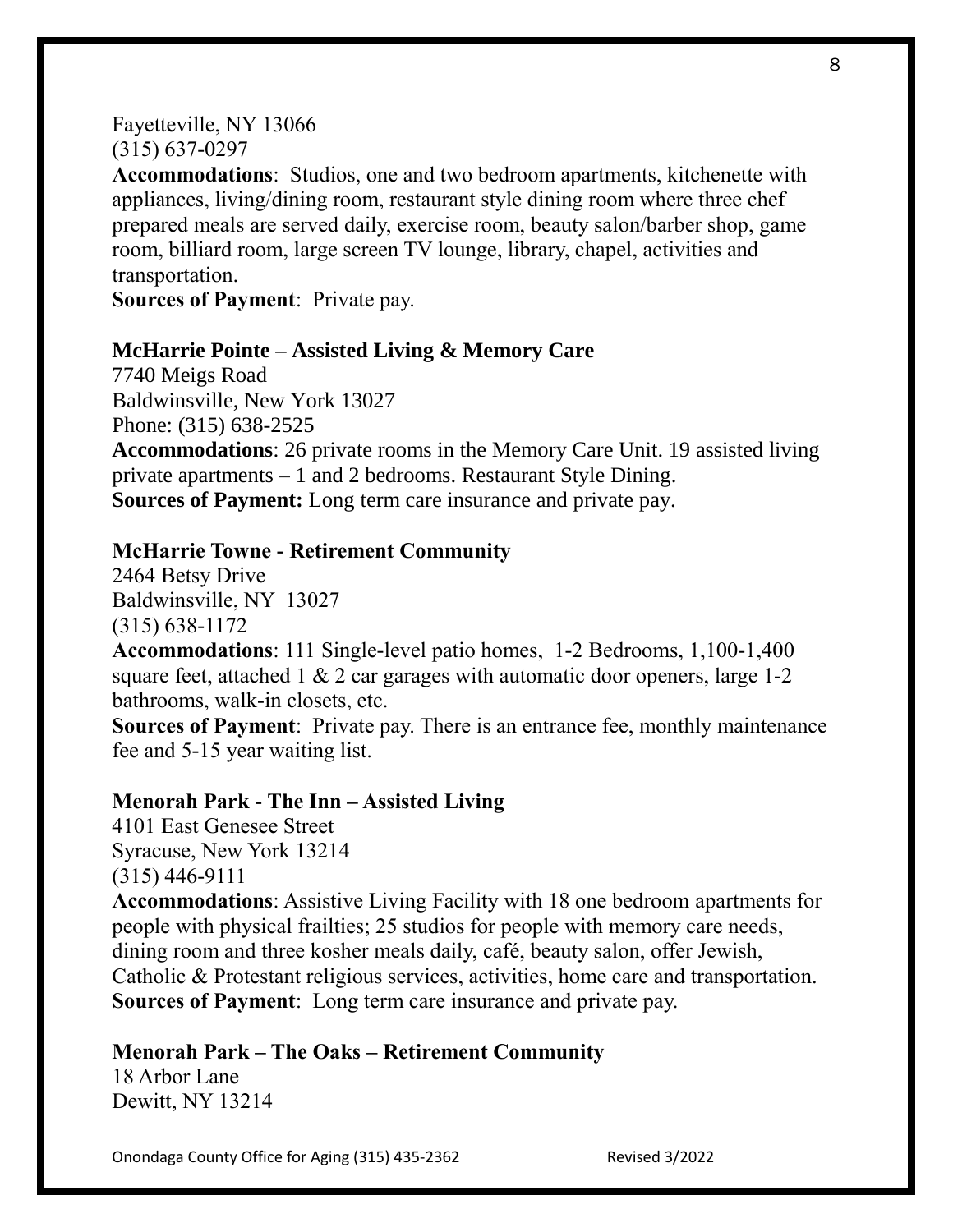#### (315) 449-3309

**Accommodations:** 50 apartments: 1 bedroom, 1 bedroom with den, 2 bedroom with 2 baths, and 2 bedroom deluxe with baths. All apartments: kitchen (with appliances), living/dining room, beauty salon, exercise center, library, activities, transportation.

**Sources of Payment**: Private pay.

#### **Parkrose Estates - Retirement Community**

7251 Janus Park Drive Liverpool, NY 13088 (315) 452-9500

**Accommodations**: Spacious studio and one bedroom apartments rented on a month-to-month basis; full size, fully equipped kitchen, living/dining room. **Sources of Payment**: Private pay.

#### **Park Terrace at Radisson – Adult Home & Assisted Living Program**

2981 Town Center Road Baldwinsville, NY 13027 (315) 638-9207

**Accommodations**: Private rooms for Adult home with private baths; semi-private rooms with shared baths for 17 bed Assisted Living Program. Also has a secure dementia floor.

**Sources of Payment**: Long term care insurance, private pay.

#### **Peregrine Senior Living at Onondaga Hill – Enhanced Memory Care**

4701 Peregrine Way (Off Route 175) Syracuse, NY 13215 (315) 469-8900

**Accommodations:** 60 private apartments; 4 semi-private apartments. Each apartment has a private handicap accessible bathroom with walk/roll in shower. Large and secure community and outdoor spaces. Beauty Spa, transportation, advanced memory care program. Pet Friendly.

**Sources of Payment:** Private Pay, VA Aid and Benefits and Long-Term Care Insurance.

#### **Red Mill Manor – Retirement Community**

4 Syracuse Street Baldwinsville, NY 13207 (315) 303-0406 **Accommodations:** 55 and over, senior living community. "All-Inclusive

Onondaga County Office for Aging (315) 435-2362 Revised 3/2022